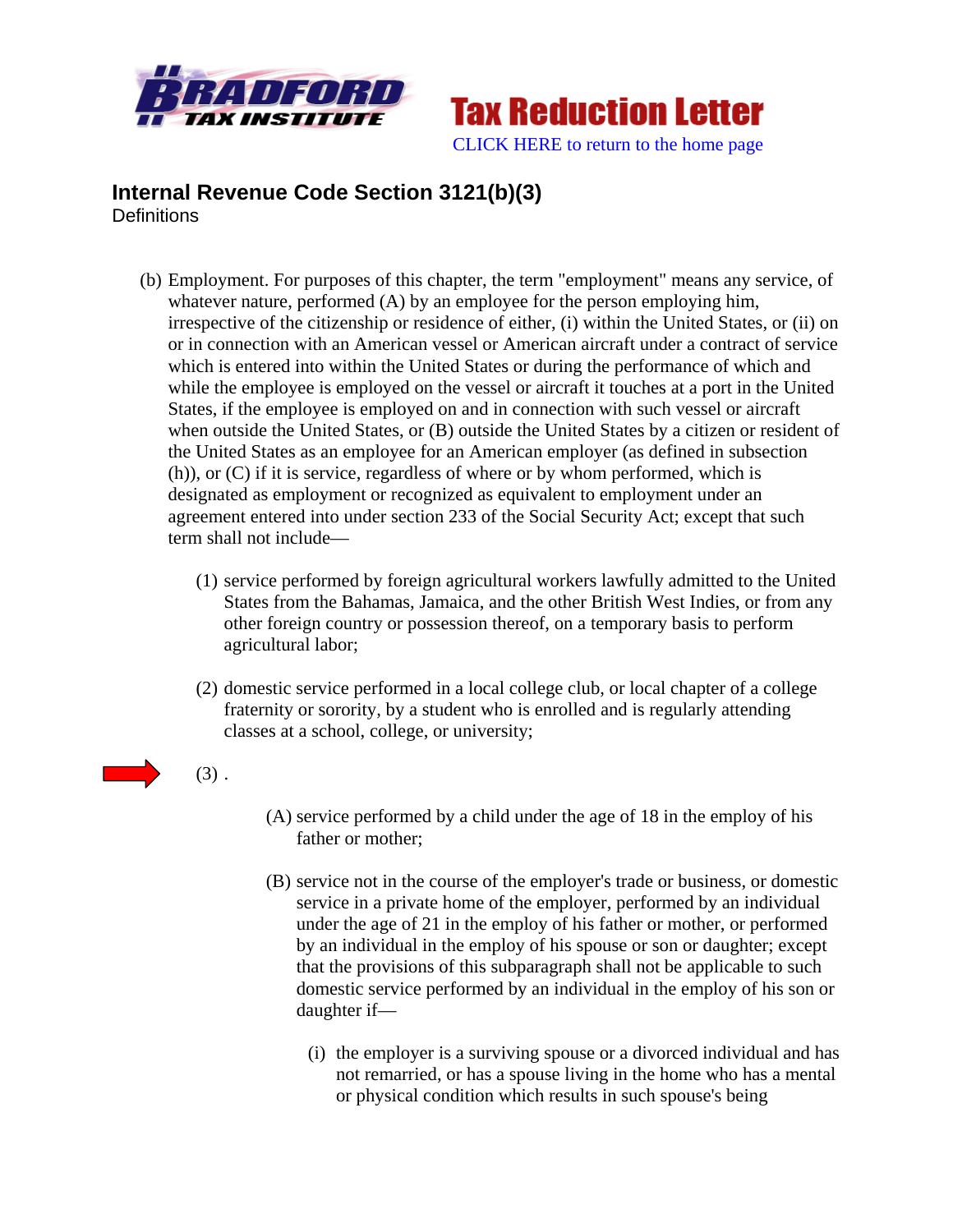incapable of caring for a son, daughter, stepson, or stepdaughter (referred to in clause (ii)) for at least 4 continuous weeks in the calendar quarter in which the service is rendered, and

- (ii) a son, daughter, stepson, or stepdaughter of such employer is living in the home, and
- (iii)the son, daughter, stepson, or stepdaughter (referred to in clause (ii)) has not attained age 18 or has a mental or physical condition which requires the personal care and supervision of an adult for at least 4 continuous weeks in the calendar quarter in which the service is rendered;
- (4) service performed by an individual on or in connection with a vessel not an American vessel, or on or in connection with an aircraft not an American aircraft, if (A) the individual is employed on and in connection with such vessel or aircraft, when outside the United States and (B)(i) such individual is not a citizen of the United States or (ii) the employer is not an American employer;
- (5) service performed in the employ of the United States or any instrumentality of the United States, if such service—
	- (A) would be excluded from the term "employment" for purposes of this title if the provisions of paragraphs (5) and (6) of this subsection as in effect in January 1983 had remained in effect, and
	- (B) is performed by an individual who—
		- (i) has been continuously performing service described in subparagraph (A) since December 31, 1983, and for purposes of this clause—
			- (I) if an individual performing service described in subparagraph (A) returns to the performance of such service after being separated therefrom for a period of less than 366 consecutive days, regardless of whether the period began before, on, or after December 31, 1983, then such service shall be considered continuous,
			- (II) if an individual performing service described in subparagraph (A) returns to the performance of such service after being detailed or transferred to an international organization as described under section 3343 of subchapter III of chapter 33 of title 5, United States Code, or under section 3581 of chapter 35 of such title, then the service performed for that organization shall be considered service described in subparagraph (A),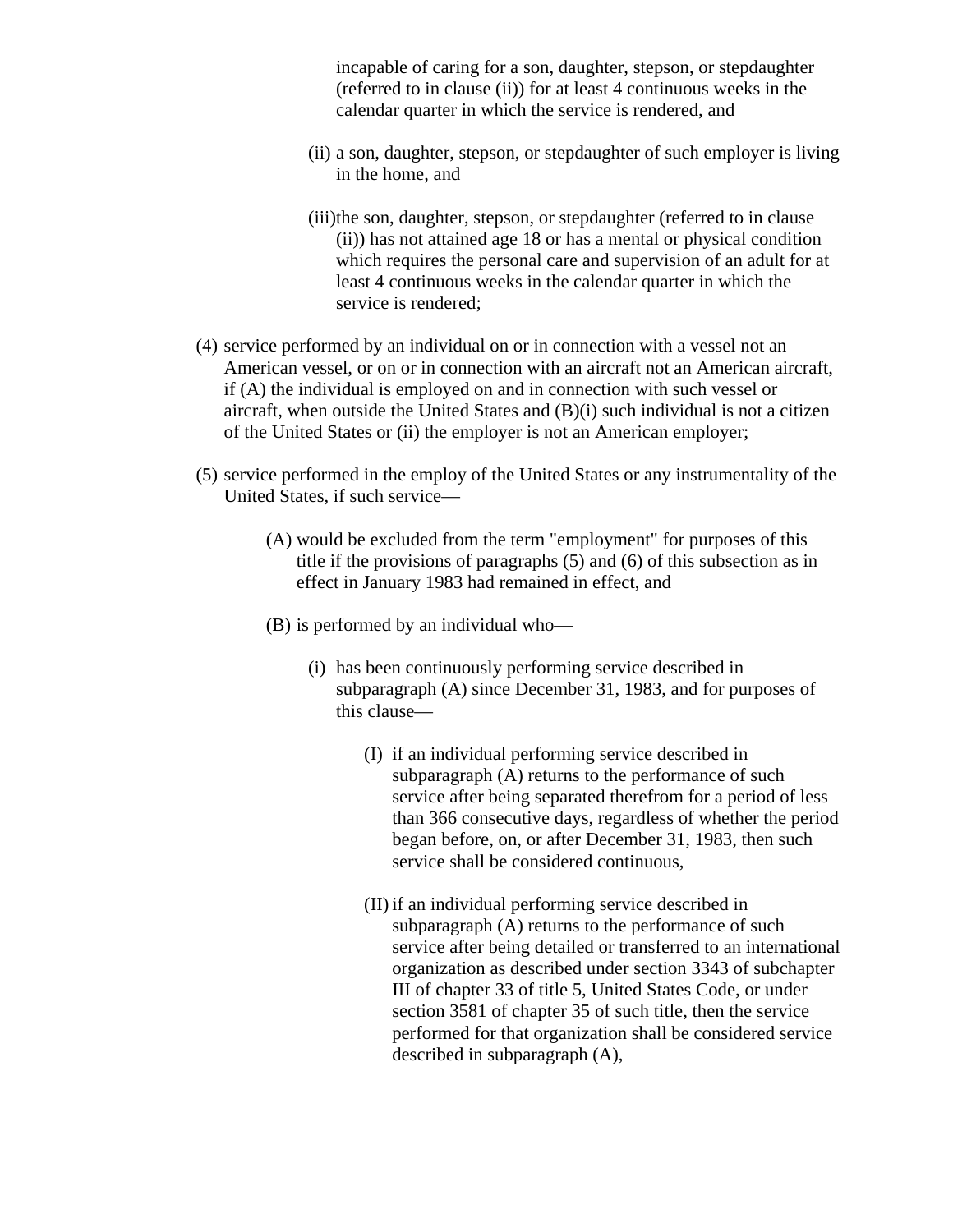- (III) if an individual performing service described in subparagraph (A) is reemployed or reinstated after being separated from such service for the purpose of accepting employment with the American Institute in Taiwan as provided under section 3310 of chapter 48 of title 22, United States Code, then the service performed for that Institute shall be considered service described in subparagraph (A),
- (IV) if an individual performing service described in subparagraph (A) returns to the performance of such service after performing service as a member of a uniformed service (including, for purposes of this clause, service in the National Guard and temporary service in the Coast Guard Reserve) and after exercising restoration or reemployment rights as provided under chapter 43 of title 38, United States Code, then the service so performed as a member of a uniformed service shall be considered service described in subparagraph (A), and
- (V)if an individual performing service described in subparagraph (A) returns to the performance of such service after employment (by a tribal organization) to which section  $105(e)(2)$  of the Indian Self-Determination Act applies, then the service performed for that tribal organization shall be considered service described in subparagraph (A); or
- (ii) is receiving an annuity from the Civil Service Retirement and Disability Fund, or benefits (for service as an employee) under another retirement system established by a law of the United States for employees of the Federal Government (other than for members of the uniformed service); except that this paragraph shall not apply with respect to any such service performed on or after any date on which such individual performs—
- (C) service performed as the President or Vice President of the United States,
- (D) service performed—
	- (i) in a position placed in the Executive Schedule under sections 5312 through 5317 of title 5, United States Code,
	- (ii) as a noncareer appointee in the Senior Executive Service or a noncareer member of the Senior Foreign Service, or
	- (iii)in a position to which the individual is appointed by the President (or his designee) or the Vice President under section 105(a)(1),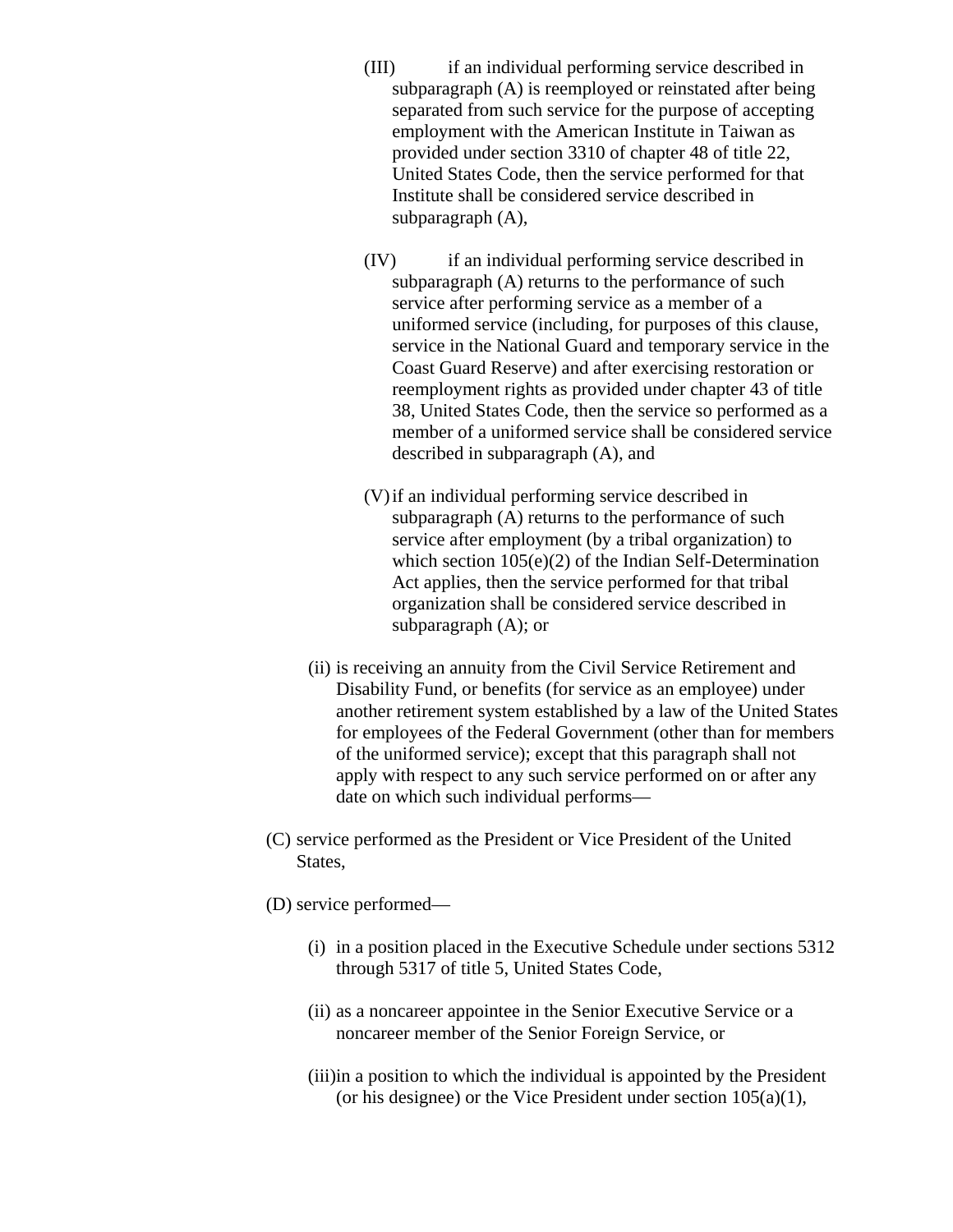$106(a)(1)$ , or  $107(a)(1)$  or  $(b)(1)$  of title 3, United States Code, if the maximum rate of basic pay for such position is at or above the rate for level V of the Executive Schedule,

- (E) service performed as the Chief Justice of the United States, an Associate Justice of the Supreme Court, a judge of a United States court of appeals, a judge of a United States district court (including the district court of a territory), a judge of the United States Claims Court, a judge of the United States Court of International Trade, a judge of the United States Tax Court, a United States magistrate, or a referee in bankruptcy or United States bankruptcy judge,
- (F) service performed as a Member, Delegate, or Resident Commissioner of or to the Congress,
- (G) any other service in the legislative branch of the Federal Government if such service—
	- (i) is performed by an individual who was not subject to subchapter III of chapter 83 of title 5, United States Code, or to another retirement system established by a law of the United States for employees of the Federal Government (other than for members of the uniformed services), on December 31, 1983, or
	- (ii) is performed by an individual who has, at any time after December 31, 1983, received a lump-sum payment under section 8342(a) of title 5, United States Code, or under the corresponding provision of the law establishing the other retirement system described in clause (i), or
	- (iii)is performed by an individual after such individual has otherwise ceased to be subject to subchapter III of chapter 83 of title 5, United States Code (without having an application pending for coverage under such subchapter), while performing service in the legislative branch (determined without regard to the provisions of subparagraph (B) relating to continuity of employment), for any period of time after December 31, 1983, and for purposes of this subparagraph (G) an individual is subject to such subchapter III or to any such other retirement system at any time only if (a) such individual's pay is subject to deductions, contributions, or similar payments (concurrent with the service being performed at that time) under section 8334(a) of such title 5 or the corresponding provision of the law establishing such other system, or (in a case to which section  $8332(k)(1)$  of such title applies) such individual is making payments of amounts equivalent to such deductions, contributions, or similar payments while on leave without pay, or (b) such individual is receiving an annuity from the Civil Service Retirement and Disability Fund, or is receiving benefits (for service as an employee) under another retirement system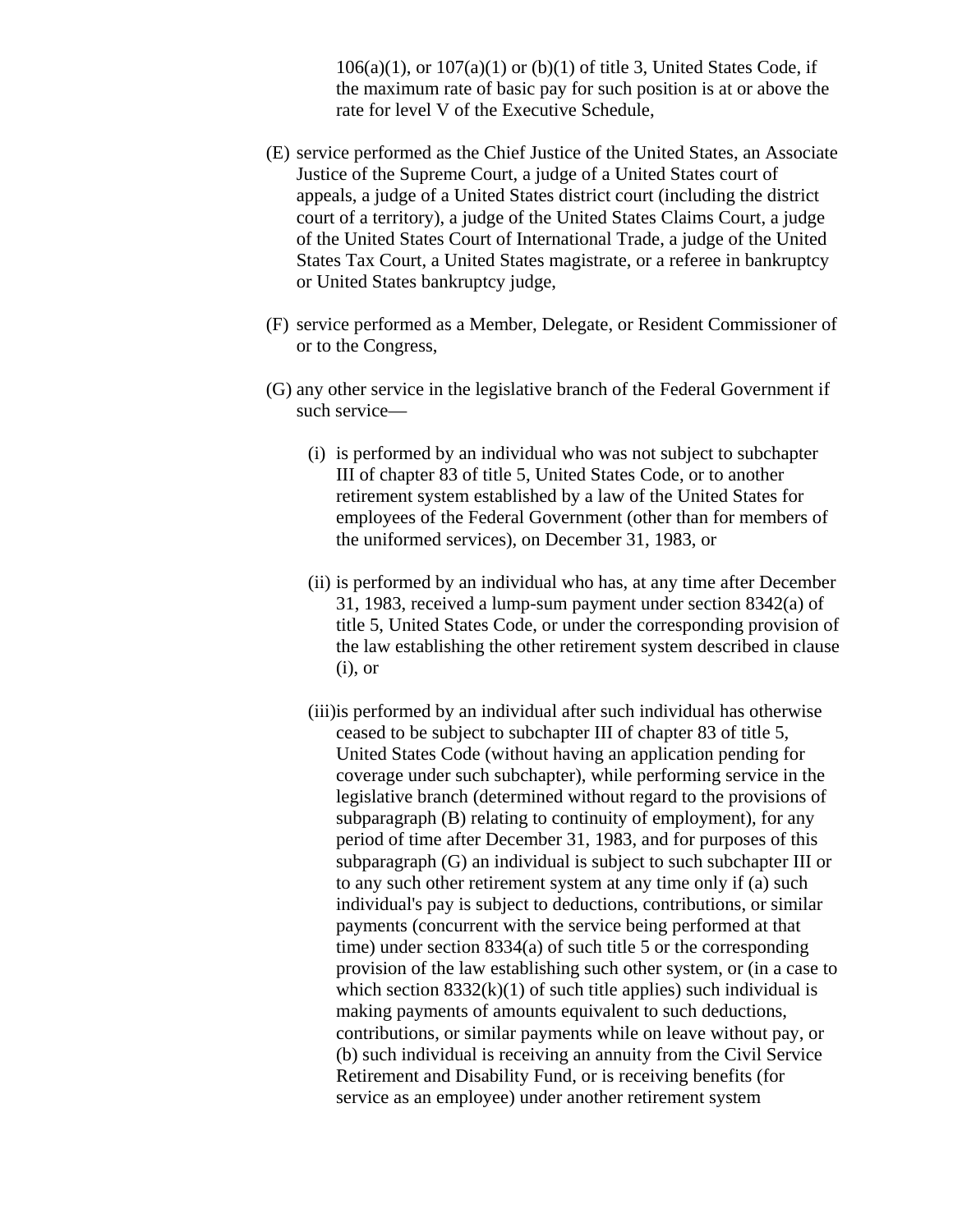established by a law of the United States for employees of the Federal Government (other than for members of the uniformed services), or

- (H) service performed by an individual
	- (i) on or after the effective date of an election by such individual, under section 301 of the Federal Employees' Retirement System Act of 1986, section 307 of the Central Intelligence Agency Retirement Act (50 U.S.C. 2157), or the Federal Employees' Retirement System Open Enrollment Act of 1997 to become subject to the Federal Employees' Retirement System provided in chapter 84 of title 5, United States Code, or
	- (ii) on or after the effective date of an election by such individual, under regulations issued under section 860 of the Foreign Service Act of 1980, to become subject to the Foreign Service Pension System provided in subchapter II of chapter 8 of title I of such Act;
- (6) service performed in the employ of the United States or any instrumentality of the United States if such service is performed
	- (A) in a penal institution of the United States by an inmate thereof;
	- (B) by any individual as an employee included under section 5351(2) of title 5, United States Code (relating to certain interns, student nurses, and other student employees of hospitals of the Federal Government), other than as a medical or dental intern or a medical or dental resident in training; or
	- (C) by any individual as an employee serving on a temporary basis in case of fire, storm, earthquake, flood, or other similar emergency;
- (7) service performed in the employ of a State, or any political subdivision thereof, or any instrumentality of any one or more of the foregoing which is wholly owned thereby, except that this paragraph shall not apply in the case of—
	- (A) service which, under subsection (j), constitutes covered transportation service,
	- (B) service in the employ of the Government of Guam or the Government of American Samoa or any political subdivision thereof, or of any instrumentality of any one or more of the foregoing which is wholly owned thereby, performed by an officer or employee thereof (including a member of the legislature of any such Government or political subdivision), and, for purposes of this title with respect to the taxes imposed by this chapter—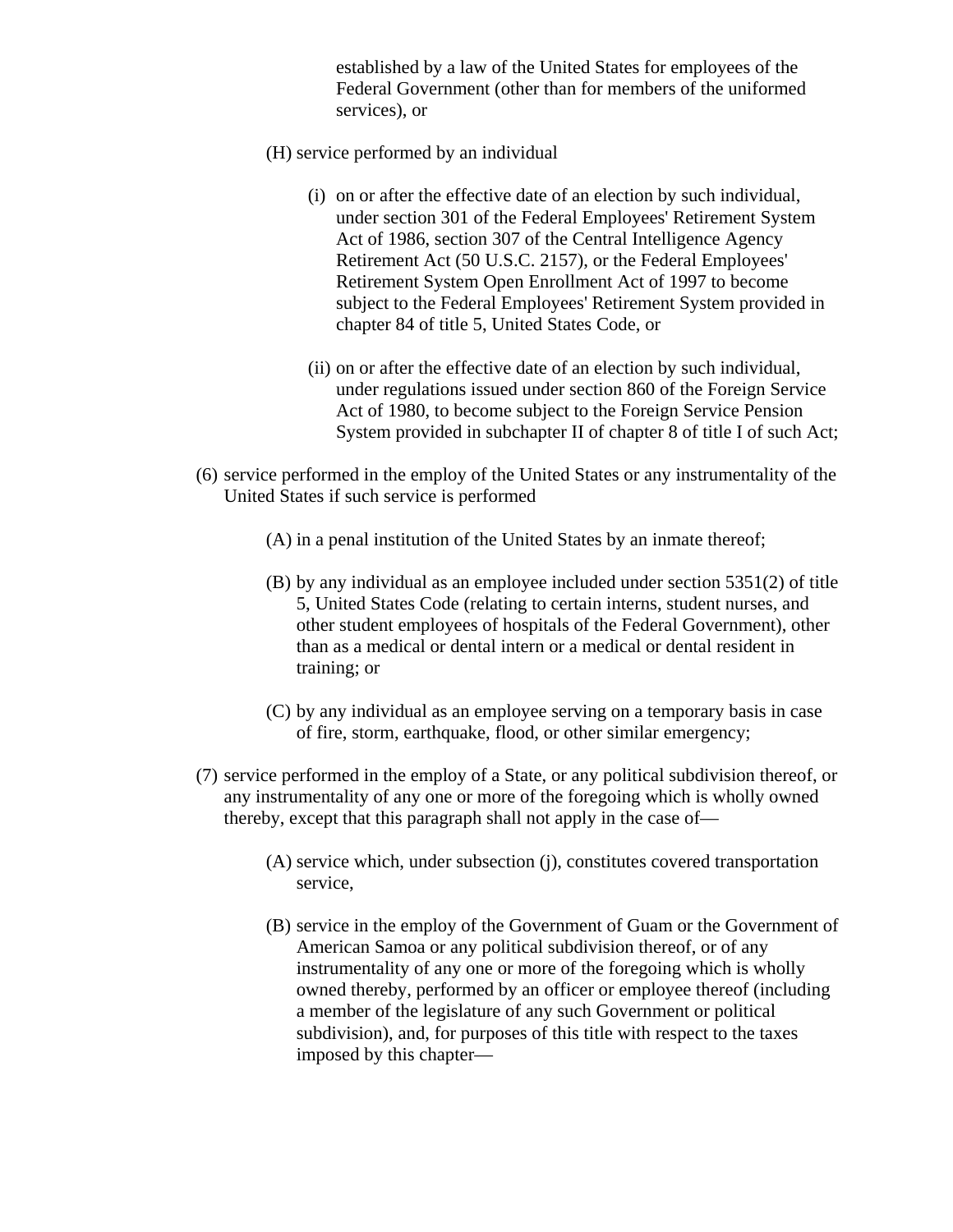- (i) any person whose service as such an officer or employee is not covered by a retirement system established by a law of the United States shall not, with respect to such service, be regarded as an employee of the United States or any agency or instrumentality thereof, and
- (ii) the remuneration for service described in clause (i) (including fees paid to a public official) shall be deemed to have been paid by the Government of Guam or the Government of American Samoa or by a political subdivision thereof or an instrumentality of any one or more of the foregoing which is wholly owned thereby, whichever is appropriate,
- (C) service performed in the employ of the District of Columbia or any instrumentality which is wholly owned thereby, if such service is not covered by a retirement system established by a law of the United States (other than the Federal Employees Retirement System provided in chapter 84 of title 5, United States Code); except that the provisions of this subparagraph shall not be applicable to service performed—
	- (i) in a hospital or penal institution by a patient or inmate thereof;
	- (ii) by any individual as an employee included under section  $5351(2)$ of title 5, United States Code (relating to certain interns, student nurses, and other student employees of hospitals of the District of Columbia Government), other than as a medical or dental intern or as a medical or dental resident in training;
	- (iii)by any individual as an employee serving on a temporary basis in case of fire, storm, snow, earthquake, flood or other similar emergency; or
	- (iv)by a member of a board, committee, or council of the District of Columbia, paid on a per diem, meeting, or other fee basis,
- (D) service performed in the employ of the Government of Guam (or any instrumentality which is wholly owned by such Government) by an employee properly classified as a temporary or intermittent employee, if such service is not covered by a retirement system established by a law of Guam; except that (i) the provisions of this subparagraph shall not be applicable to services performed by an elected official or a member of the legislature or in a hospital or penal institution by a patient or inmate thereof, and (ii) for purposes of this subparagraph, clauses (i) and (ii) of subparagraph (B) shall apply,
- (E) service included under an agreement entered into pursuant to section 218 of the Social Security Act, or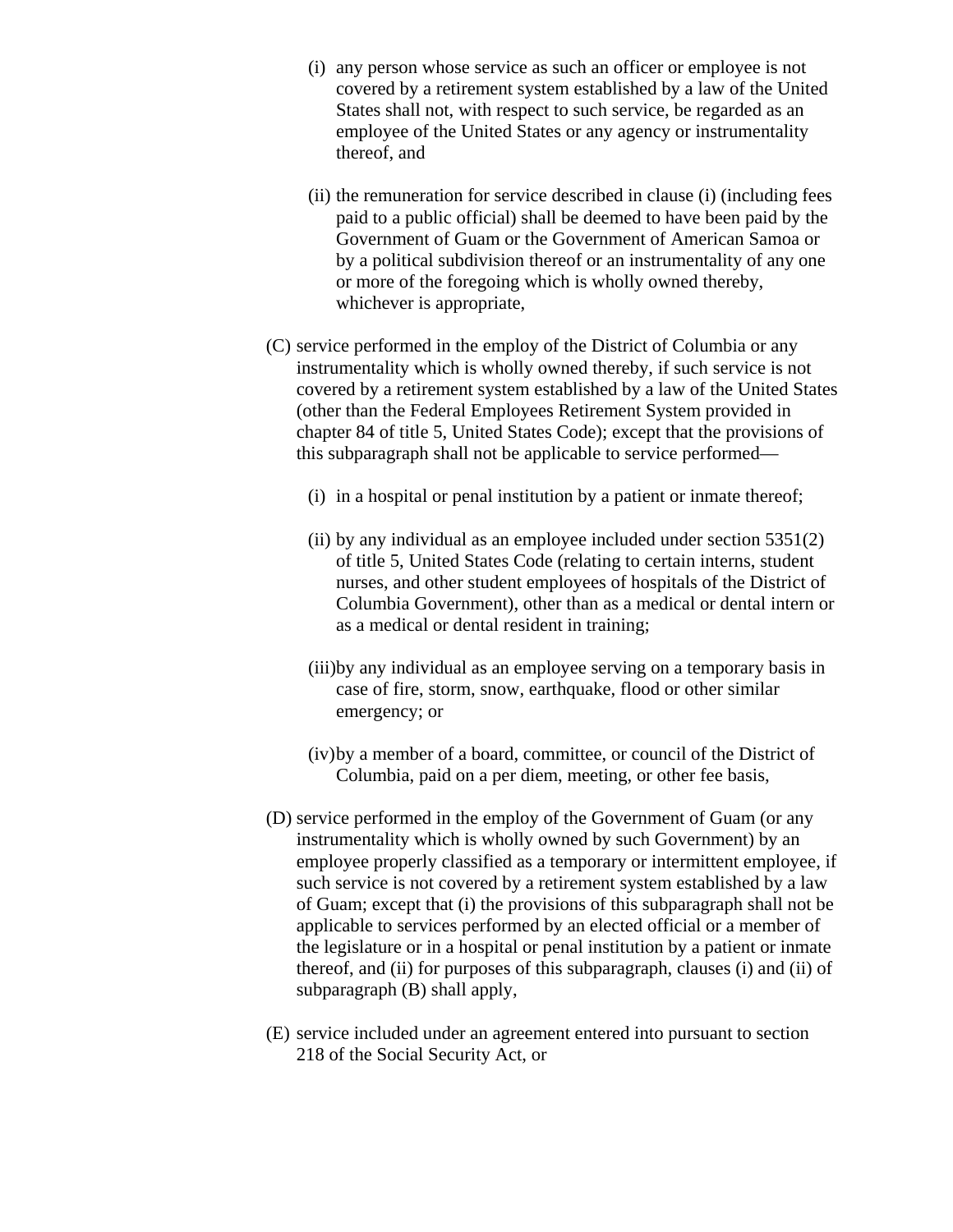- (F) service in the employ of a State (other than the District of Columbia, Guam, or American Samoa), of any political subdivision thereof, or of any instrumentality of any one or more of the foregoing which is wholly owned thereby, by an individual who is not a member of a retirement system of such State, political subdivision, or instrumentality, except that the provisions of this subparagraph shall not be applicable to service performed—
	- (i) by an individual who is employed to relieve such individual from unemployment;
	- (ii) in a hospital, home, or other institution by a patient or inmate thereof;
	- (iii)by any individual as an employee serving on a temporary basis in case of fire, storm, snow, earthquake, flood, or other similar emergency;
	- (iv)by an election official or election worker if the remuneration paid in a calendar year for such service is less than \$1,000 with respect to service performed during any calendar year commencing on or after January 1, 1995, ending on or before December 31, 1999, and the adjusted amount determined under section  $218(c)(8)(B)$  of the Social Security Act for any calendar year commencing on or after January 1, 2000, with respect to service performed during such calendar year; or
	- (v) by an employee in a position compensated solely on a fee basis which is treated pursuant to section  $1402(c)(2)(E)$  as a trade or business for purposes of inclusion of such fees in net earnings from self-employment; for purposes of this subparagraph, except as provided in regulations prescribed by the Secretary, the term "retirement system" has the meaning given such term by section 218(b)(4) of the Social Security Act;

 $(8)$ .

- (A) service performed by a duly ordained, commissioned, or licensed minister of a church in the exercise of his ministry or by a member of a religious order in the exercise of duties required by such order, except that this subparagraph shall not apply to service performed by a member of such an order in the exercise of such duties, if an election of coverage under subsection (r) is in effect with respect to such order, or with respect to the autonomous subdivision thereof to which such member belongs;
- (B) service performed in the employ of a church or qualified churchcontrolled organization if such church or organization has in effect an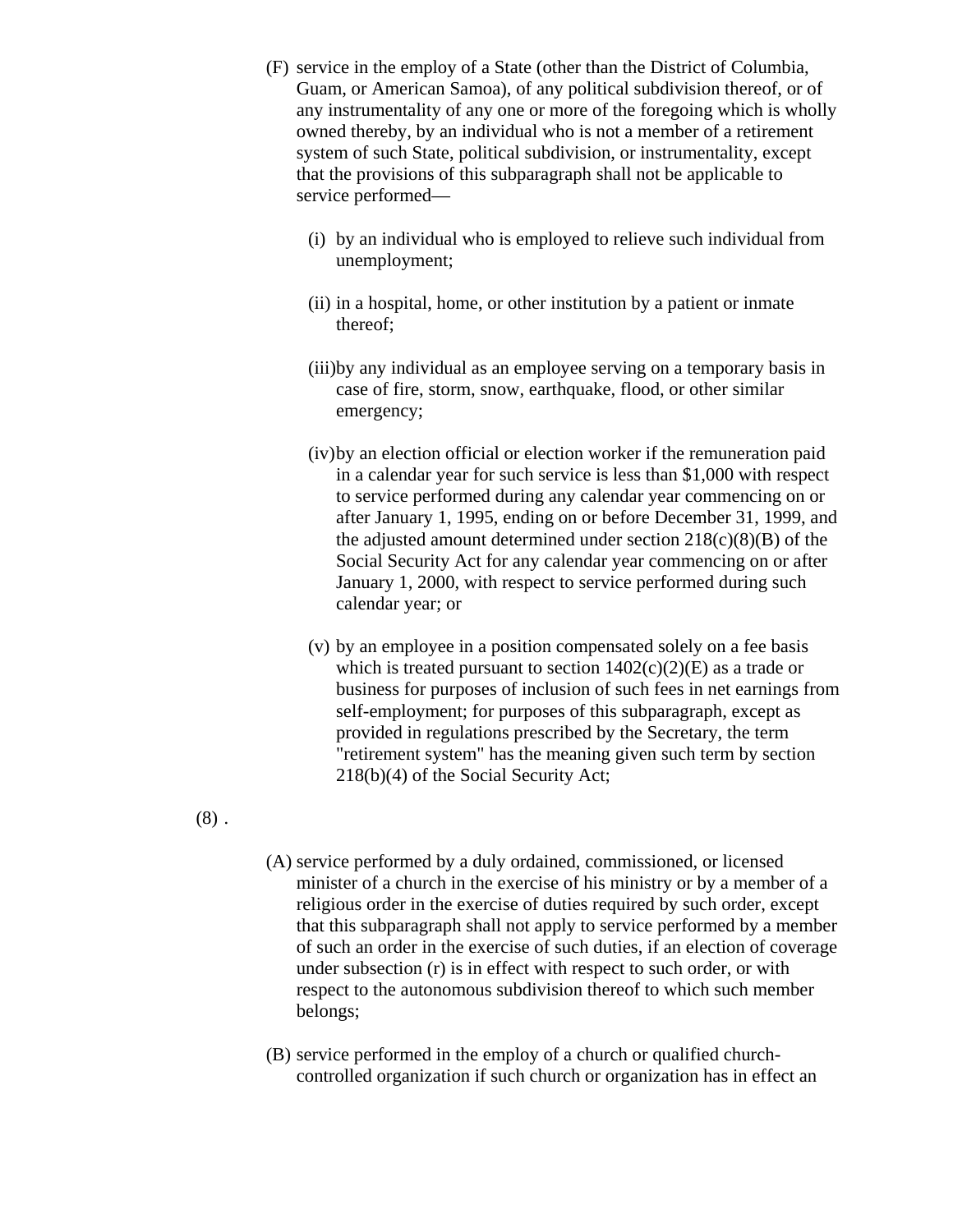election under subsection (w), other than service in an unrelated trade or business (within the meaning of section 513(a));

- (9) service performed by an individual as an employee or employee representative as defined in section 3231;
- (10) service performed in the employ of—
	- (A) a school, college, or university, or
	- (B) an organization described in section  $509(a)(3)$  if the organization is organized, and at all times thereafter is operated, exclusively for the benefit of, to perform the functions of, or to carry out the purposes of a school, college, or university and is operated, supervised, or controlled by or in connection with such school, college, or university, unless it is a school, college, or university of a State or a political subdivision thereof and the services performed in its employ by a student referred to in section 218(c)(5) of the Social Security Act are covered under the agreement between the Commissioner of Social Security and such State entered into pursuant to section 218 of such Act; if such service is performed by a student who is enrolled and regularly attending classes at such school, college, or university;
- (11) service performed in the employ of a foreign government (including service as a consular or other officer or employee or a nondiplomatic representative);
- (12) service performed in the employ of an instrumentality wholly owned by a foreign government—
	- (A) if the service is of a character similar to that performed in foreign countries by employees of the United States Government or of an instrumentality thereof; and
	- (B) if the Secretary of State shall certify to the Secretary of the Treasury that the foreign government, with respect to whose instrumentality and employees thereof exemption is claimed, grants an equivalent exemption with respect to similar service performed in the foreign country by employees of the United States Government and of instrumentalities thereof;
- (13) service performed as a student nurse in the employ of a hospital or a nurses' training school by an individual who is enrolled and is regularly attending classes in a nurses' training school chartered or approved pursuant to State law;
- $(14)$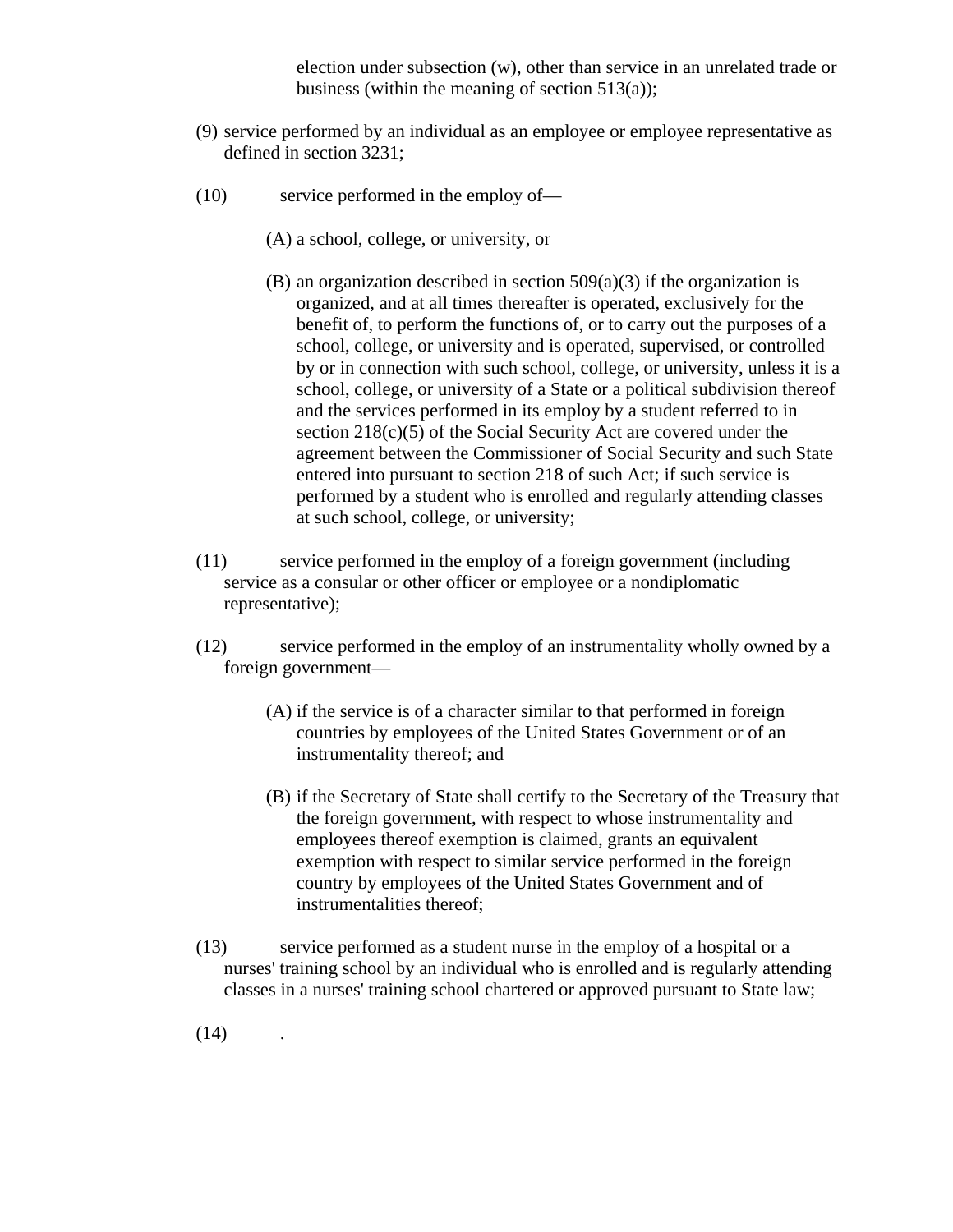- (A) service performed by an individual under the age of 18 in the delivery or distribution of newspapers or shopping news, not including delivery or distribution to any point for subsequent delivery or distribution;
- (B) service performed by an individual in, and at the time of, the sale of newspapers or magazines to ultimate consumers, under an arrangement under which the newspapers or magazines are to be sold by him at a fixed price, his compensation being based on the retention of the excess of such price over the amount at which the newspapers or magazines are charged to him, whether or not he is guaranteed a minimum amount of compensation for such service, or is entitled to be credited with the unsold newspapers or magazines turned back;
- (15) service performed in the employ of an international organization, except service which constitutes "employment" under subsection (y);
- (16) service performed by an individual under an arrangement with the owner or tenant of land pursuant to which—
	- (A) such individual undertakes to produce agricultural or horticultural commodities (including livestock, bees, poultry, and fur-bearing animals and wildlife) on such land,
	- (B) the agricultural or horticultural commodities produced by such individual, or the proceeds therefrom, are to be divided between such individual and such owner or tenant, and
	- (C) the amount of such individual's share depends on the amount of the agricultural or horticultural commodities produced;
- (17) service in the employ of any organization which is performed (A) in any year during any part of which such organization is registered, or there is in effect a final order of the Subversive Activities Control Board requiring such organization to register, under the Internal Security Act of 1950, as amended, as a Communist-action organization, a Communist-front organization, or a Communist-infiltrated organization, and (B) after June 30, 1956;
- (18) service performed in Guam by a resident of the Republic of the Philippines while in Guam on a temporary basis as a nonimmigrant alien admitted to Guam pursuant to section  $101(a)(15)(H)(ii)$  of the Immigration and Nationality Act (8 U.S.C. 1101(a)(15)(H)(ii));
- (19) service which is performed by a nonresident alien individual for the period he is temporarily present in the United States as a nonimmigrant under subparagraph  $(F)$ ,  $(J)$ ,  $(M)$ , or  $(Q)$  of section  $101(a)(15)$  of the Immigration and Nationality Act, as amended, and which is performed to carry out the purpose specified in subparagraph  $(F)$ ,  $(J)$ ,  $(M)$ , or  $(Q)$ , as the case may be;